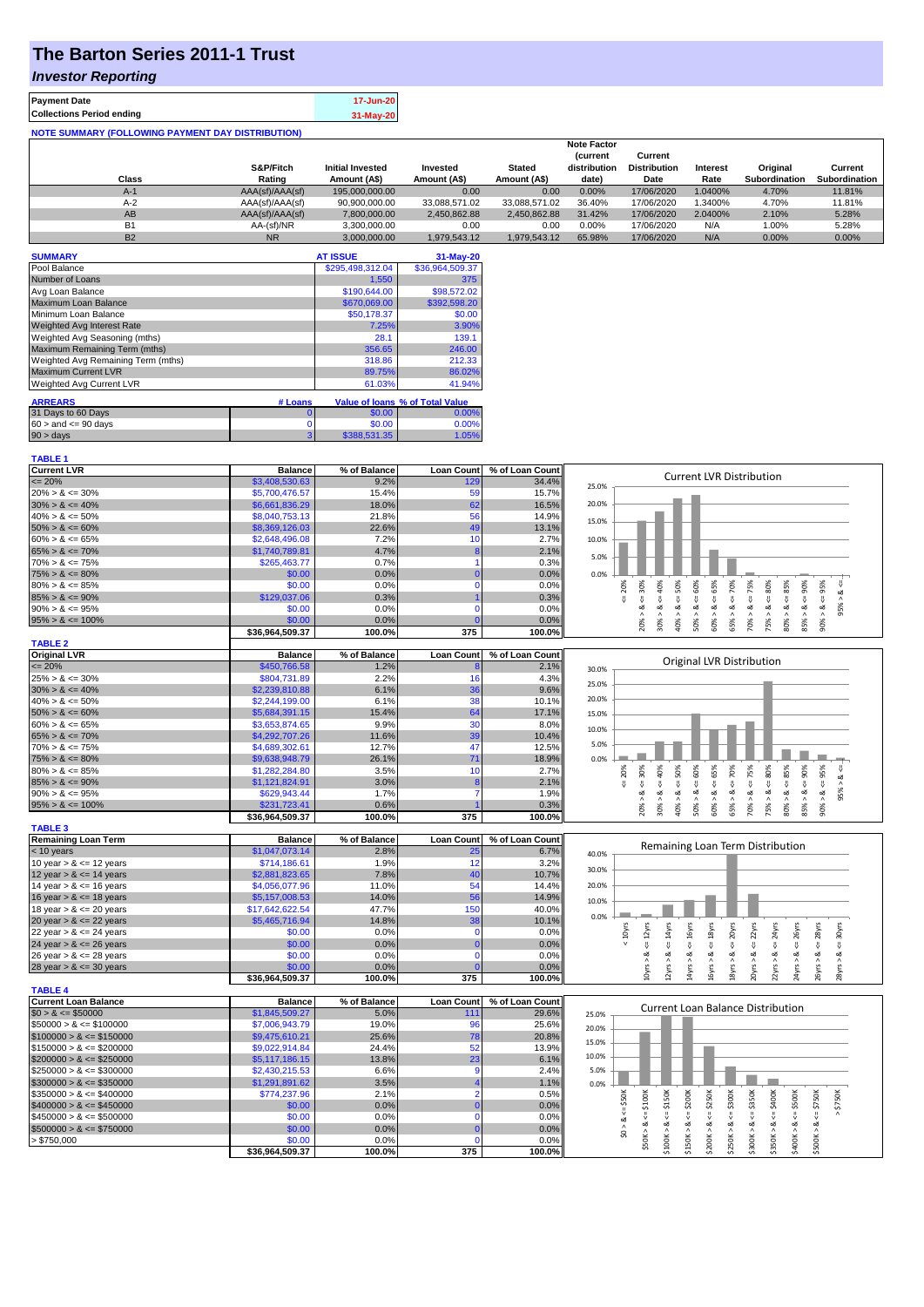## **The Barton Series 2011-1 Trust**

#### *Investor Reporting*

| <b>Payment Date</b>                              |                                   | 17-Jun-20            |                         |                         |                                                                                                                                                                                                               |
|--------------------------------------------------|-----------------------------------|----------------------|-------------------------|-------------------------|---------------------------------------------------------------------------------------------------------------------------------------------------------------------------------------------------------------|
| <b>Collections Period ending</b>                 |                                   | 31-May-20            |                         |                         |                                                                                                                                                                                                               |
| <b>TABLE 5</b>                                   |                                   |                      |                         |                         |                                                                                                                                                                                                               |
| <b>Loan Seasoning</b>                            | <b>Balance</b>                    | % of Balance         | <b>Loan Count</b>       | % of Loan Count         | Loan Seasoning Distribution                                                                                                                                                                                   |
| $\overline{5}$ = 6 mths                          | \$0.00                            | 0.0%                 |                         | 0.0%                    | 18.0%                                                                                                                                                                                                         |
| $> 8 \le 12$ mth                                 | \$0.00                            | 0.0%                 | $\Omega$                | 0.0%                    | 16.0%<br>14.0%                                                                                                                                                                                                |
| $12 > 8 \le 18$ mths                             | \$0.00                            | 0.0%                 | $\Omega$                | 0.0%                    | 12.0%                                                                                                                                                                                                         |
| $18 > 8 \le 24$ mths                             | \$0.00                            | 0.0%                 | $\Omega$                | 0.0%                    | 10.0%                                                                                                                                                                                                         |
| $2 > 8 \le 3$ years<br>$3 > 8 \le 4$ years       | \$0.00<br>\$0.00                  | 0.0%<br>0.0%         | $\Omega$                | 0.0%<br>0.0%            | 8.0%<br>6.0%                                                                                                                                                                                                  |
| $4 > 8 \le 5$ years                              | \$0.00                            | 0.0%                 | C                       | 0.0%                    | 4.0%                                                                                                                                                                                                          |
| $5 > 8 \le 6$ years                              | \$0.00                            | 0.0%                 | $\Omega$                | 0.0%                    | 2.0%                                                                                                                                                                                                          |
| $6 > 8 \le 7$ years                              | \$0.00                            | 0.0%                 |                         | 0.0%                    | 0.0%                                                                                                                                                                                                          |
| $7 > 8 \le 8$ years                              | \$0.00                            | 0.0%                 | $\Omega$                | 0.0%                    | 6 mths<br>mths<br>3 years                                                                                                                                                                                     |
| $8 > 8 \le 9$ years                              | \$0.00                            | 0.0%                 | C                       | 0.0%                    | $\le$ = 10 years<br>$\leq 12$ mth<br>$<=18$ mths<br>$\leq$ = 4 years<br>$4 > 8 < z = 5$ years<br>$5 > 8 <$ <= 6 years<br>$6 > 8 < z < 7$ years<br>$7 > 8 <$ <= 8 years<br>$8 > 8 < = 9$ years<br>$^{24}$<br>₩ |
| $9 > 8 \le 10$ years                             | \$6,328,316.79                    | 17.1%                | 49                      | 13.1%                   | Y<br>ಷ<br>ಹ<br>∞<br>ಷ<br>ವ                                                                                                                                                                                    |
| > 10 years                                       | \$30,636,192.58                   | 82.9%                | 326                     | 86.9%                   | $\wedge$<br>$\stackrel{\wedge}{\scriptstyle\pi}$<br>$\hat{z}$<br>$_{12}$ $\scriptstyle\!\!\!\!\!\!\!\!}$<br>$18$ $\geq$<br>$\hat{\circ}$                                                                      |
|                                                  | \$36,964,509.37                   | 100.0%               | 375                     | 100.0%                  |                                                                                                                                                                                                               |
| <b>TABLE 6</b>                                   |                                   |                      |                         |                         |                                                                                                                                                                                                               |
| Postcode Concentration (top 10 by value)<br>5700 | <b>Balance</b><br>\$1,392,387.24  | % of Balance<br>3.8% | <b>Loan Count</b><br>17 | % of Loan Count<br>4.5% | Geographic Distribution                                                                                                                                                                                       |
| 2617                                             | \$967,121.60                      | 2.6%                 | 5                       | 1.3%                    | 0.1%<br>18.3%                                                                                                                                                                                                 |
| 2602                                             | \$873,375.84                      | 2.4%                 |                         | 1.6%                    |                                                                                                                                                                                                               |
| 2605                                             | \$832,517.90                      | 2.3%                 | 5                       | 1.3%                    |                                                                                                                                                                                                               |
| 5159                                             | \$832,440.70                      | 2.3%                 |                         | 1.9%                    | 4.9%                                                                                                                                                                                                          |
| 2620                                             | \$793,459.98                      | 2.1%                 | 6                       | 1.6%                    |                                                                                                                                                                                                               |
| 5108                                             | \$787,166.70                      | 2.1%                 |                         | 1.9%                    | 54.2%                                                                                                                                                                                                         |
| 5162                                             | \$757,422.41                      | 2.0%                 |                         | 1.9%                    |                                                                                                                                                                                                               |
| 6210                                             | \$673,046.27                      | 1.8%                 | 6                       | 1.6%                    | 22.4%                                                                                                                                                                                                         |
| 2615                                             | \$615,790.02                      | 1.7%                 | g                       | 2.4%                    |                                                                                                                                                                                                               |
| <b>TABLE 7</b>                                   |                                   |                      |                         |                         |                                                                                                                                                                                                               |
| <b>Geographic Distribution</b>                   | <b>Balance</b>                    | % of Balance         | <b>Loan Count</b>       | % of Loan Count         | ACT NSW WA Other<br>$\blacksquare$ SA                                                                                                                                                                         |
| <b>Australian Capital Territory</b>              | \$8,296,327.08                    | 22.4%                | $7^{\circ}$             | 18.9%                   |                                                                                                                                                                                                               |
| New South Wales                                  | \$1,817,002.99                    | 4.9%                 | 14                      | 3.7%                    |                                                                                                                                                                                                               |
| Northern Territory                               | \$0.00                            | 0.0%                 |                         | 0.0%                    | Metro / Non-Metro / Inner City Distribution                                                                                                                                                                   |
| Queensland                                       | \$0.00                            | 0.0%                 | $\Omega$                | 0.0%                    | 0.6%<br>15.9%                                                                                                                                                                                                 |
| South Australia                                  | \$20,037,924.99                   | 54.2%                | 233                     | 62.1%                   |                                                                                                                                                                                                               |
| Tasmania                                         | \$0.00                            | 0.0%                 | 0                       | 0.0%                    |                                                                                                                                                                                                               |
| Victoria                                         | \$51,833.29                       | 0.1%                 |                         | 0.5%                    |                                                                                                                                                                                                               |
| Western Australia                                | \$6,761,421.02                    | 18.3%                | 55<br>375               | 14.7%<br>100.0%         |                                                                                                                                                                                                               |
| <b>TABLE 8</b>                                   | \$36,964,509.37                   | 100.0%               |                         |                         |                                                                                                                                                                                                               |
| Metro/Non-Metro/Inner-City                       | <b>Balance</b>                    | % of Balance         | <b>Loan Count</b>       | % of Loan Count         |                                                                                                                                                                                                               |
| Metro                                            | \$30,869,740.47                   | 83.5%                | 309                     | 82.4%                   | 83.5%                                                                                                                                                                                                         |
| Non-metro                                        | \$5,873,706.72                    | 15.9%                | 64                      | 17.1%                   |                                                                                                                                                                                                               |
| Inner city                                       | \$221,062.18                      | 0.6%                 |                         | 0.5%                    |                                                                                                                                                                                                               |
|                                                  | \$36,964,509.37                   | 100.0%               | 375                     | 100.0%                  | $M$ Metro<br>Non-metro<br>Inner city                                                                                                                                                                          |
|                                                  |                                   |                      |                         |                         |                                                                                                                                                                                                               |
| <b>TABLE 9</b>                                   |                                   |                      |                         |                         |                                                                                                                                                                                                               |
| <b>Property Type</b>                             | <b>Balance</b>                    | % of Balance         | <b>Loan Count</b>       | % of Loan Count         |                                                                                                                                                                                                               |
| <b>Residential House</b>                         | \$34,137,009.17                   | 92.4%                | 344                     | 91.7%                   | Occupancy Type Distribution                                                                                                                                                                                   |
| <b>Residential Unit</b>                          | \$2,827,500.20                    | 7.6%                 | 31                      | 8.3%                    | 5.4%                                                                                                                                                                                                          |
| Rural                                            | \$0.00                            | 0.0%                 | C                       | 0.0%                    |                                                                                                                                                                                                               |
| Semi-Rural                                       | \$0.00                            | 0.0%                 | $\Omega$                | 0.0%                    |                                                                                                                                                                                                               |
| <b>High Density</b>                              | \$0.00                            | 0.0%                 |                         | 0.0%                    |                                                                                                                                                                                                               |
|                                                  | \$36,964,509.37                   | 100.0%               | 375                     | 100.0%                  |                                                                                                                                                                                                               |
| <b>TABLE 10</b>                                  |                                   |                      |                         |                         |                                                                                                                                                                                                               |
| <b>Occupancy Type</b>                            | <b>Balance</b>                    | % of Balance         | <b>Loan Count</b>       | % of Loan Count         |                                                                                                                                                                                                               |
| Owner Occupied                                   | \$34,960,260.26                   | 94.6%<br>5.4%        | 351<br>24               | 93.6%<br>6.4%           |                                                                                                                                                                                                               |
| Investment                                       | \$2,004,249.11<br>\$36,964,509.37 | 100.0%               | 375                     | 100.0%                  |                                                                                                                                                                                                               |
| TABLE 11                                         |                                   |                      |                         |                         | 94.6%                                                                                                                                                                                                         |
| <b>Employment Type Distribution</b>              | <b>Balance</b>                    | % of Balance         | <b>Loan Count</b>       | % of Loan Count         | Owner Occupied<br>Investment                                                                                                                                                                                  |
| Contractor                                       | \$396,939.69                      | 1.1%                 |                         | 1.6%                    |                                                                                                                                                                                                               |
| Pay-as-you-earn employee (casual)                | \$1,129,673.57                    | 3.1%                 | 11                      | 2.9%                    |                                                                                                                                                                                                               |
| Pay-as-you-earn employee (full time)             | \$29,107,688.03                   | 78.7%                | 283                     | 75.5%                   | <b>LMI Provider Distribution</b>                                                                                                                                                                              |
| Pay-as-you-earn employee (part time)             | \$2,710,945.08                    | 7.3%                 | 33                      | 8.8%                    | 5.4%                                                                                                                                                                                                          |
| Self employed                                    | \$1,493,241.15                    | 4.0%                 | 14<br>28                | 3.7%                    |                                                                                                                                                                                                               |
| No data                                          | \$2,126,021.85                    | 5.8%                 |                         | 7.5%                    |                                                                                                                                                                                                               |
| <b>TABLE 12</b>                                  | \$36,964,509.37                   | 100.0%               | 375                     | 100.0%                  |                                                                                                                                                                                                               |
| <b>LMI Provider</b>                              | <b>Balance</b>                    | % of Balance         | <b>Loan Count</b>       | % of Loan Count         |                                                                                                                                                                                                               |
| QBE                                              | \$34,978,914.36                   | 94.6%                | 362                     | 96.5%                   |                                                                                                                                                                                                               |
| Genworth                                         | \$1,985,595.01                    | 5.4%                 | 13                      | 3.5%                    |                                                                                                                                                                                                               |
|                                                  | \$36,964,509.37                   | 100.0%               | 375                     | 100.0%                  |                                                                                                                                                                                                               |
| <b>TABLE 13</b>                                  |                                   |                      |                         |                         | 94.6%                                                                                                                                                                                                         |
| <b>Arrears</b>                                   | <b>Balance</b>                    | % of Balance         | <b>Loan Count</b>       | % of Loan Count         | $\blacksquare$ QBE<br>Genworth                                                                                                                                                                                |
| $<=0$ days                                       | \$35,859,641.08                   | 97.0%                | 367                     | 97.9%                   |                                                                                                                                                                                                               |
| $0 >$ and $\lt = 30$ days                        | \$716,336.94                      | 1.9%                 | 5                       | 1.3%                    |                                                                                                                                                                                                               |
| $30 >$ and $\leq 60$ days                        | \$0.00                            | 0.0%                 | C<br>$\Omega$           | 0.0%                    | Interest Rate Type Distribution                                                                                                                                                                               |
| $60 >$ and $\leq 90$ days                        | \$0.00<br>\$388,531.35            | 0.0%<br>1.1%         |                         | 0.0%<br>0.8%            | 8.4%                                                                                                                                                                                                          |
| $90 > \text{days}$                               | \$36,964,509.37                   | 100.0%               | 375                     | 100.0%                  |                                                                                                                                                                                                               |
| <b>TABLE 14</b>                                  |                                   |                      |                         |                         |                                                                                                                                                                                                               |
| <b>Interest Rate Type</b>                        | <b>Balance</b>                    | % of Balance         | <b>Loan Count</b>       | % of Loan Count         |                                                                                                                                                                                                               |
| Variable                                         | \$33,858,135.59                   | 91.6%                | 347                     | 92.5%                   |                                                                                                                                                                                                               |
| Fixed                                            | \$3,106,373.78                    | 8.4%                 | 28                      | 7.5%                    |                                                                                                                                                                                                               |
|                                                  | \$36,964,509.37                   | 100.0%               | 375                     | 100.0%                  |                                                                                                                                                                                                               |
| <b>TABLE 15</b>                                  |                                   |                      |                         |                         |                                                                                                                                                                                                               |
| <b>Weighted Ave Interest Rate</b>                | <b>Balance</b>                    | <b>Loan Count</b>    |                         |                         | 91.6%<br>Fixed<br>■ Variable                                                                                                                                                                                  |